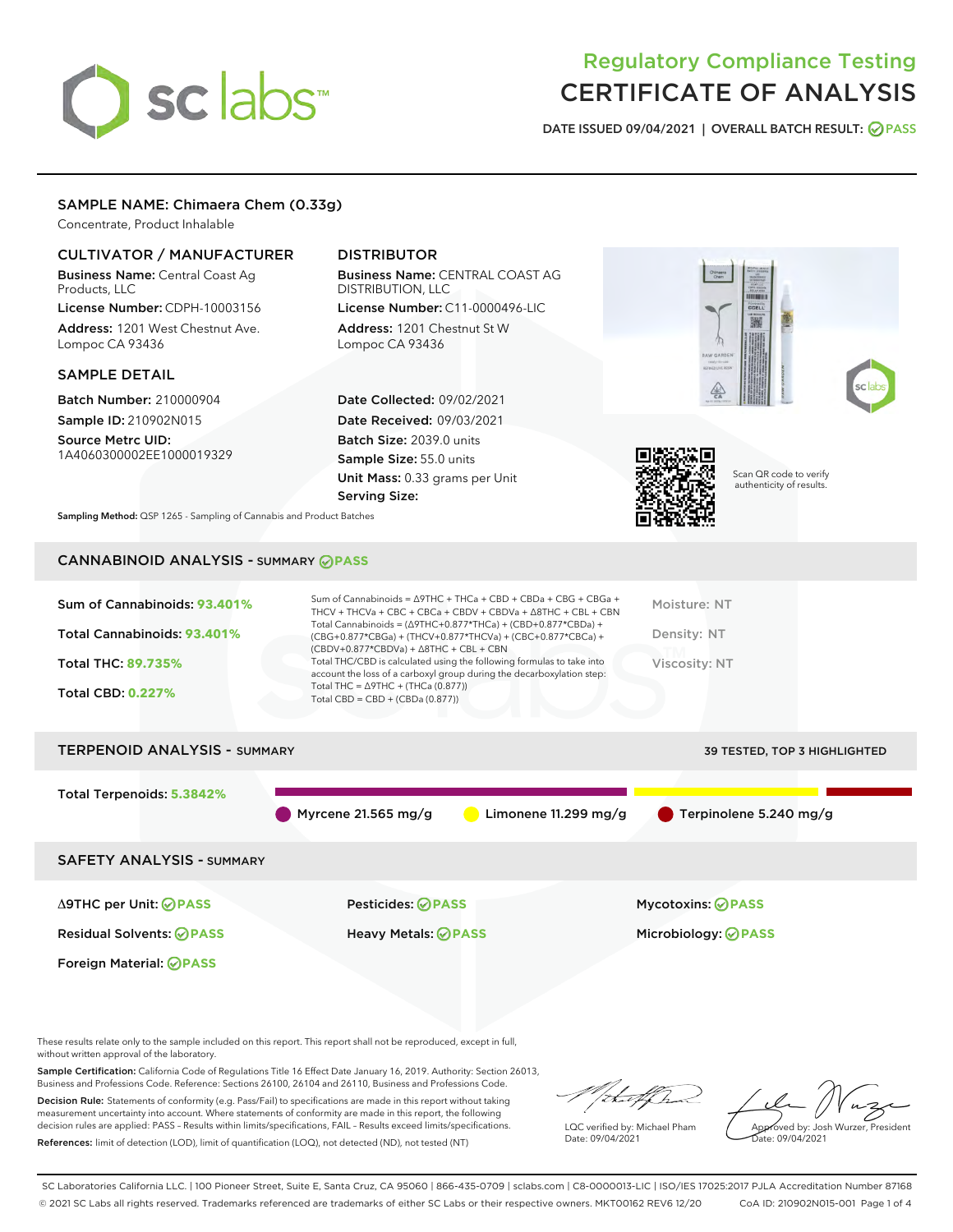



CHIMAERA CHEM (0.33G) | DATE ISSUED 09/04/2021 | OVERALL BATCH RESULT: @ PASS

#### CANNABINOID TEST RESULTS - 09/03/2021 2 PASS

Tested by high-performance liquid chromatography with diode-array detection (HPLC-DAD). **Method:** QSP 1157 - Analysis of Cannabinoids by HPLC-DAD

#### TOTAL CANNABINOIDS: **93.401%**

Total Cannabinoids (Total THC) + (Total CBD) + (Total CBG) + (Total THCV) + (Total CBC) + (Total CBDV) + ∆8THC + CBL + CBN

TOTAL THC: **89.735%** Total THC (∆9THC+0.877\*THCa)

TOTAL CBD: **0.227%**

Total CBD (CBD+0.877\*CBDa)

TOTAL CBG: 2.509% Total CBG (CBG+0.877\*CBGa)

TOTAL THCV: 0.38% Total THCV (THCV+0.877\*THCVa)

TOTAL CBC: ND Total CBC (CBC+0.877\*CBCa)

TOTAL CBDV: ND Total CBDV (CBDV+0.877\*CBDVa)

| <b>COMPOUND</b>  | LOD/LOQ<br>(mg/g)          | <b>MEASUREMENT</b><br><b>UNCERTAINTY</b><br>(mg/g) | <b>RESULT</b><br>(mg/g) | <b>RESULT</b><br>(%) |
|------------------|----------------------------|----------------------------------------------------|-------------------------|----------------------|
| <b>A9THC</b>     | 0.06 / 0.26                | ±30.869                                            | 897.35                  | 89.735               |
| <b>CBG</b>       | 0.06 / 0.19                | ±0.989                                             | 25.09                   | 2.509                |
| <b>THCV</b>      | 0.1/0.2                    | ±0.19                                              | 3.8                     | 0.38                 |
| <b>CBN</b>       | 0.1/0.3                    | ±0.20                                              | 3.1                     | 0.31                 |
| $\triangle$ 8THC | 0.1/0.4                    | ±0.19                                              | 2.4                     | 0.24                 |
| <b>CBD</b>       | 0.07/0.29                  | ±0.105                                             | 2.27                    | 0.227                |
| <b>THCa</b>      | 0.05/0.14                  | N/A                                                | <b>ND</b>               | <b>ND</b>            |
| <b>THCVa</b>     | 0.07/0.20                  | N/A                                                | <b>ND</b>               | <b>ND</b>            |
| <b>CBDa</b>      | 0.02/0.19                  | N/A                                                | <b>ND</b>               | <b>ND</b>            |
| <b>CBDV</b>      | 0.04/0.15                  | N/A                                                | <b>ND</b>               | <b>ND</b>            |
| <b>CBDVa</b>     | 0.03/0.53                  | N/A                                                | <b>ND</b>               | <b>ND</b>            |
| <b>CBGa</b>      | 0.1/0.2                    | N/A                                                | <b>ND</b>               | <b>ND</b>            |
| <b>CBL</b>       | 0.06 / 0.24                | N/A                                                | <b>ND</b>               | <b>ND</b>            |
| <b>CBC</b>       | 0.2 / 0.5                  | N/A                                                | <b>ND</b>               | <b>ND</b>            |
| <b>CBCa</b>      | 0.07/0.28                  | N/A                                                | <b>ND</b>               | <b>ND</b>            |
|                  | <b>SUM OF CANNABINOIDS</b> |                                                    | 934.01 mg/g             | 93.401%              |

#### **UNIT MASS: 0.33 grams per Unit**

| ∆9THC per Unit                                                                            | 1120 per-package limit | 296.13 mg/unit<br><b>PASS</b> |  |  |  |
|-------------------------------------------------------------------------------------------|------------------------|-------------------------------|--|--|--|
| <b>Total THC per Unit</b>                                                                 |                        | 296.13 mg/unit                |  |  |  |
| <b>CBD per Unit</b>                                                                       |                        | $0.75$ mg/unit                |  |  |  |
| <b>Total CBD per Unit</b>                                                                 |                        | $0.75$ mg/unit                |  |  |  |
| Sum of Cannabinoids<br>per Unit                                                           |                        | 308.22 mg/unit                |  |  |  |
| <b>Total Cannabinoids</b><br>per Unit                                                     |                        | 308.26 mg/unit                |  |  |  |
| <b>MOISTURE TEST RESULT</b><br><b>DENSITY TEST RESULT</b><br><b>VISCOSITY TEST RESULT</b> |                        |                               |  |  |  |

Not Tested

Not Tested

Not Tested

#### TERPENOID TEST RESULTS - 09/04/2021

Terpene analysis utilizing gas chromatography-flame ionization detection (GC-FID). **Method:** QSP 1192 - Analysis of Terpenoids by GC-FID

| <b>COMPOUND</b>         | LOD/LOQ<br>(mg/g) | <b>MEASUREMENT</b><br><b>UNCERTAINTY</b><br>(mg/g) | <b>RESULT</b><br>(mg/g)         | <b>RESULT</b><br>(%) |
|-------------------------|-------------------|----------------------------------------------------|---------------------------------|----------------------|
| <b>Myrcene</b>          | 0.008 / 0.025     | ±0.2782                                            | 21.565                          | 2.1565               |
| Limonene                | 0.005 / 0.016     | ±0.1616                                            | 11.299                          | 1.1299               |
| Terpinolene             | 0.008 / 0.026     | ±0.1074                                            | 5.240                           | 0.5240               |
| $\beta$ Caryophyllene   | 0.004 / 0.012     | ±0.1323                                            | 3.715                           | 0.3715               |
| Ocimene                 | 0.011 / 0.038     | ±0.0785                                            | 2.445                           | 0.2445               |
| $\beta$ Pinene          | 0.004 / 0.014     | ±0.0266                                            | 2.317                           | 0.2317               |
| $\alpha$ Pinene         | 0.005 / 0.017     | ±0.0154                                            | 1.796                           | 0.1796               |
| Linalool                | 0.009 / 0.032     | $\pm 0.0513$                                       | 1.351                           | 0.1351               |
| $\alpha$ Humulene       | 0.009 / 0.029     | ±0.0310                                            | 0.966                           | 0.0966               |
| Fenchol                 | 0.010 / 0.034     | ±0.0189                                            | 0.488                           | 0.0488               |
| trans-ß-Farnesene       | 0.008 / 0.025     | ±0.0146                                            | 0.410                           | 0.0410               |
| Terpineol               | 0.016 / 0.055     | ±0.0221                                            | 0.360                           | 0.0360               |
| Camphene                | 0.005 / 0.015     | ±0.0027                                            | 0.234                           | 0.0234               |
| Valencene               | 0.009 / 0.030     | ±0.0154                                            | 0.224                           | 0.0224               |
| 3 Carene                | 0.005 / 0.018     | ±0.0027                                            | 0.190                           | 0.0190               |
| Guaiol                  | 0.009 / 0.030     | ±0.0089                                            | 0.188                           | 0.0188               |
| $\alpha$ Phellandrene   | 0.006 / 0.020     | ±0.0023                                            | 0.168                           | 0.0168               |
| $\alpha$ Terpinene      | 0.005 / 0.017     | ±0.0020                                            | 0.134                           | 0.0134               |
| $\gamma$ Terpinene      | 0.006 / 0.018     | ±0.0020                                            | 0.117                           | 0.0117               |
| Nerolidol               | 0.009 / 0.028     | ±0.0067                                            | 0.106                           | 0.0106               |
| <b>Borneol</b>          | 0.005 / 0.016     | ±0.0044                                            | 0.105                           | 0.0105               |
| Caryophyllene<br>Oxide  | 0.010 / 0.033     | ±0.0047                                            | 0.103                           | 0.0103               |
| p-Cymene                | 0.005 / 0.016     | ±0.0024                                            | 0.091                           | 0.0091               |
| Fenchone                | 0.009 / 0.028     | ±0.0015                                            | 0.053                           | 0.0053               |
| Eucalyptol              | 0.006 / 0.018     | ±0.0011                                            | 0.044                           | 0.0044               |
| Citronellol             | 0.003 / 0.010     | ±0.0020                                            | 0.041                           | 0.0041               |
| Sabinene                | 0.004 / 0.014     | ±0.0003                                            | 0.028                           | 0.0028               |
| $\alpha$ Bisabolol      | 0.008 / 0.026     | ±0.0015                                            | 0.028                           | 0.0028               |
| Nerol                   | 0.003 / 0.011     | ±0.0008                                            | 0.019                           | 0.0019               |
| Geraniol                | 0.002 / 0.007     | ±0.0007                                            | 0.017                           | 0.0017               |
| Sabinene Hydrate        | 0.006 / 0.022     | N/A                                                | <loq< th=""><th>100</th></loq<> | 100                  |
| (-)-Isopulegol          | 0.005 / 0.016     | N/A                                                | ND                              | ND                   |
| Camphor                 | 0.006 / 0.019     | N/A                                                | ND                              | ND                   |
| Isoborneol              | 0.004 / 0.012     | N/A                                                | ND                              | ND                   |
| Menthol                 | 0.008 / 0.025     | N/A                                                | ND                              | ND                   |
| $R-(+)$ -Pulegone       | 0.003 / 0.011     | N/A                                                | ND                              | ND                   |
| <b>Geranyl Acetate</b>  | 0.004 / 0.014     | N/A                                                | ND                              | ND                   |
| $\alpha$ Cedrene        | 0.005 / 0.016     | N/A                                                | ND                              | ND                   |
| Cedrol                  | 0.008 / 0.027     | N/A                                                | ND                              | ND                   |
| <b>TOTAL TERPENOIDS</b> |                   |                                                    | 53.842 mg/g                     | 5.3842%              |

SC Laboratories California LLC. | 100 Pioneer Street, Suite E, Santa Cruz, CA 95060 | 866-435-0709 | sclabs.com | C8-0000013-LIC | ISO/IES 17025:2017 PJLA Accreditation Number 87168 © 2021 SC Labs all rights reserved. Trademarks referenced are trademarks of either SC Labs or their respective owners. MKT00162 REV6 12/20 CoA ID: 210902N015-001 Page 2 of 4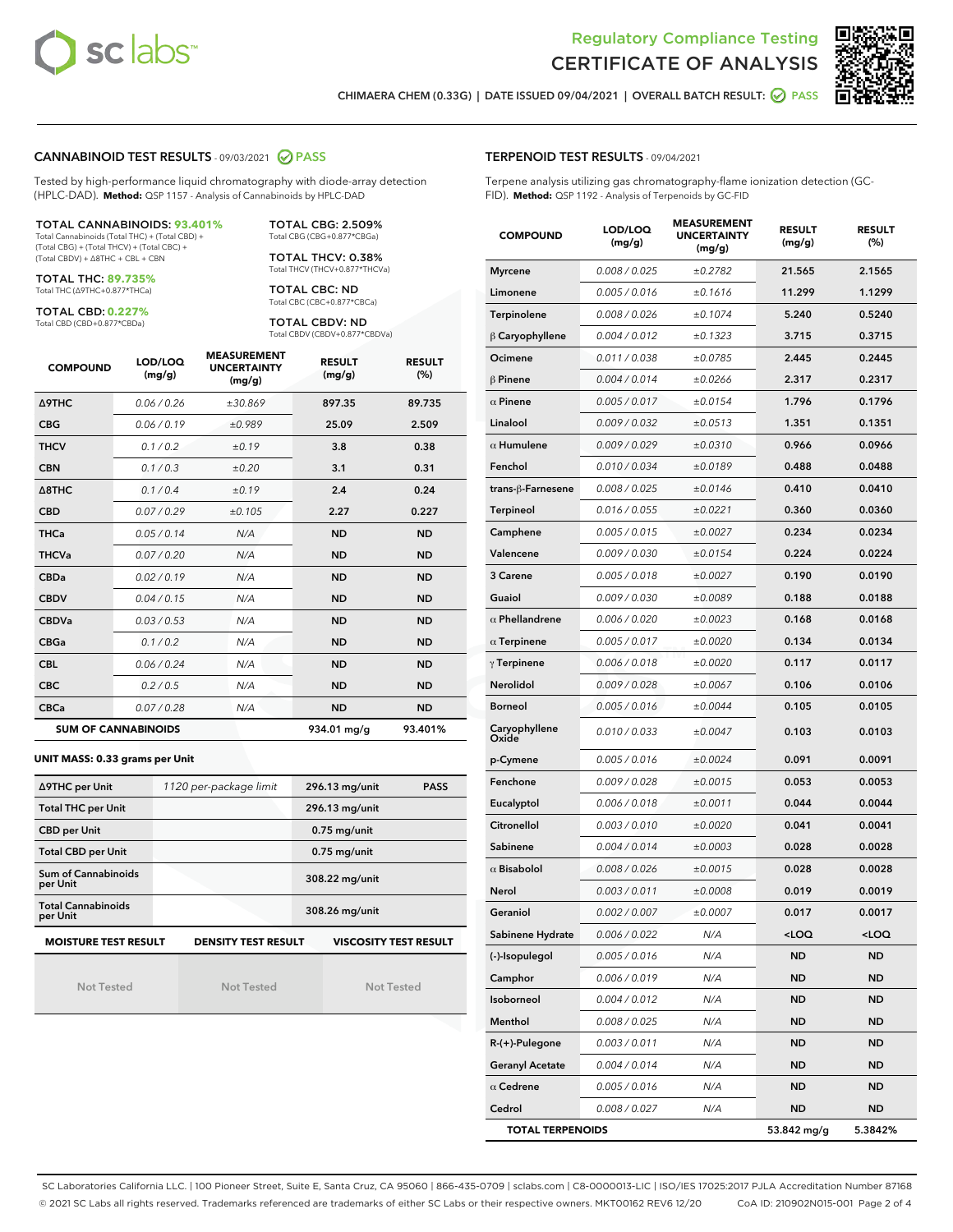



CHIMAERA CHEM (0.33G) | DATE ISSUED 09/04/2021 | OVERALL BATCH RESULT: ☑ PASS

## CATEGORY 1 PESTICIDE TEST RESULTS - 09/04/2021 2 PASS

Pesticide and plant growth regulator analysis utilizing high-performance liquid chromatography-mass spectrometry (HPLC-MS) or gas chromatography-mass spectrometry (GC-MS). \*GC-MS utilized where indicated. **Method:** QSP 1212 - Analysis of Pesticides and Mycotoxins by LC-MS or QSP 1213 - Analysis of Pesticides by GC-MS

| <b>COMPOUND</b>             | LOD/LOQ<br>$(\mu g/g)$ | <b>ACTION</b><br>LIMIT<br>$(\mu g/g)$ | <b>MEASUREMENT</b><br><b>UNCERTAINTY</b><br>$(\mu g/g)$ | <b>RESULT</b><br>$(\mu g/g)$ | <b>RESULT</b> |
|-----------------------------|------------------------|---------------------------------------|---------------------------------------------------------|------------------------------|---------------|
| Aldicarb                    | 0.03/0.08              | $\ge$ LOD                             | N/A                                                     | <b>ND</b>                    | <b>PASS</b>   |
| Carbofuran                  | 0.02 / 0.05            | $>$ LOD                               | N/A                                                     | <b>ND</b>                    | <b>PASS</b>   |
| Chlordane*                  | 0.03 / 0.08            | $\ge$ LOD                             | N/A                                                     | <b>ND</b>                    | <b>PASS</b>   |
| Chlorfenapyr*               | 0.03/0.10              | $\ge$ LOD                             | N/A                                                     | <b>ND</b>                    | <b>PASS</b>   |
| Chlorpyrifos                | 0.02 / 0.06            | $\ge$ LOD                             | N/A                                                     | <b>ND</b>                    | <b>PASS</b>   |
| Coumaphos                   | 0.02 / 0.07            | $\ge$ LOD                             | N/A                                                     | <b>ND</b>                    | <b>PASS</b>   |
| Daminozide                  | 0.02/0.07              | $>$ LOD                               | N/A                                                     | <b>ND</b>                    | <b>PASS</b>   |
| <b>DDVP</b><br>(Dichlorvos) | 0.03/0.09              | $\geq$ LOD                            | N/A                                                     | <b>ND</b>                    | <b>PASS</b>   |
| <b>Dimethoate</b>           | 0.03 / 0.08            | $\ge$ LOD                             | N/A                                                     | <b>ND</b>                    | <b>PASS</b>   |
| Ethoprop(hos)               | 0.03/0.10              | $\geq$ LOD                            | N/A                                                     | <b>ND</b>                    | <b>PASS</b>   |
| Etofenprox                  | 0.02/0.06              | $>$ LOD                               | N/A                                                     | <b>ND</b>                    | <b>PASS</b>   |
| Fenoxycarb                  | 0.03 / 0.08            | $\ge$ LOD                             | N/A                                                     | <b>ND</b>                    | <b>PASS</b>   |
| Fipronil                    | 0.03 / 0.08            | $\ge$ LOD                             | N/A                                                     | <b>ND</b>                    | <b>PASS</b>   |
| Imazalil                    | 0.02 / 0.06            | $\geq$ LOD                            | N/A                                                     | <b>ND</b>                    | <b>PASS</b>   |
| Methiocarb                  | 0.02 / 0.07            | $\ge$ LOD                             | N/A                                                     | <b>ND</b>                    | <b>PASS</b>   |
| Methyl<br>parathion         | 0.03/0.10              | $\geq$ LOD                            | N/A                                                     | <b>ND</b>                    | <b>PASS</b>   |
| <b>Mevinphos</b>            | 0.03/0.09              | $>$ LOD                               | N/A                                                     | <b>ND</b>                    | <b>PASS</b>   |
| Paclobutrazol               | 0.02 / 0.05            | $\ge$ LOD                             | N/A                                                     | <b>ND</b>                    | <b>PASS</b>   |
| Propoxur                    | 0.03/0.09              | $\ge$ LOD                             | N/A                                                     | <b>ND</b>                    | <b>PASS</b>   |
| Spiroxamine                 | 0.03 / 0.08            | $\ge$ LOD                             | N/A                                                     | <b>ND</b>                    | <b>PASS</b>   |
| Thiacloprid                 | 0.03/0.10              | $\geq$ LOD                            | N/A                                                     | <b>ND</b>                    | <b>PASS</b>   |
|                             |                        |                                       |                                                         |                              |               |

#### CATEGORY 2 PESTICIDE TEST RESULTS - 09/04/2021 @ PASS

| <b>COMPOUND</b>          | LOD/LOQ<br>$(\mu g/g)$ | <b>ACTION</b><br>LIMIT<br>$(\mu g/g)$ | <b>MEASUREMENT</b><br><b>UNCERTAINTY</b><br>$(\mu g/g)$ | <b>RESULT</b><br>$(\mu g/g)$ | <b>RESULT</b> |
|--------------------------|------------------------|---------------------------------------|---------------------------------------------------------|------------------------------|---------------|
| Abamectin                | 0.03/0.10              | 0.1                                   | N/A                                                     | <b>ND</b>                    | <b>PASS</b>   |
| Acephate                 | 0.02/0.07              | 0.1                                   | N/A                                                     | <b>ND</b>                    | <b>PASS</b>   |
| Acequinocyl              | 0.02/0.07              | 0.1                                   | N/A                                                     | <b>ND</b>                    | <b>PASS</b>   |
| Acetamiprid              | 0.02/0.05              | 0.1                                   | N/A                                                     | <b>ND</b>                    | <b>PASS</b>   |
| Azoxystrobin             | 0.02/0.07              | 0.1                                   | N/A                                                     | <b>ND</b>                    | <b>PASS</b>   |
| <b>Bifenazate</b>        | 0.01/0.04              | 0.1                                   | N/A                                                     | <b>ND</b>                    | <b>PASS</b>   |
| <b>Bifenthrin</b>        | 0.02 / 0.05            | 3                                     | N/A                                                     | <b>ND</b>                    | <b>PASS</b>   |
| <b>Boscalid</b>          | 0.03/0.09              | 0.1                                   | N/A                                                     | <b>ND</b>                    | <b>PASS</b>   |
| Captan                   | 0.19/0.57              | 0.7                                   | N/A                                                     | <b>ND</b>                    | <b>PASS</b>   |
| Carbaryl                 | 0.02/0.06              | 0.5                                   | N/A                                                     | <b>ND</b>                    | <b>PASS</b>   |
| Chlorantranilip-<br>role | 0.04/0.12              | 10                                    | N/A                                                     | <b>ND</b>                    | <b>PASS</b>   |
| Clofentezine             | 0.03/0.09              | 0.1                                   | N/A                                                     | <b>ND</b>                    | <b>PASS</b>   |

| <b>CATEGORY 2 PESTICIDE TEST RESULTS</b> - 09/04/2021 continued |  |  |  |
|-----------------------------------------------------------------|--|--|--|
|                                                                 |  |  |  |

| <b>COMPOUND</b>               | LOD/LOQ<br>(µg/g) | <b>ACTION</b><br>LIMIT<br>(µg/g) | <b>MEASUREMENT</b><br><b>UNCERTAINTY</b><br>(µg/g) | <b>RESULT</b><br>(µg/g) | <b>RESULT</b> |
|-------------------------------|-------------------|----------------------------------|----------------------------------------------------|-------------------------|---------------|
| Cyfluthrin                    | 0.12 / 0.38       | $\overline{c}$                   | N/A                                                | <b>ND</b>               | <b>PASS</b>   |
| Cypermethrin                  | 0.11/0.32         | 1                                | N/A                                                | <b>ND</b>               | <b>PASS</b>   |
| <b>Diazinon</b>               | 0.02 / 0.05       | 0.1                              | N/A                                                | <b>ND</b>               | <b>PASS</b>   |
| Dimethomorph                  | 0.03 / 0.09       | 2                                | N/A                                                | <b>ND</b>               | <b>PASS</b>   |
| Etoxazole                     | 0.02 / 0.06       | 0.1                              | N/A                                                | <b>ND</b>               | <b>PASS</b>   |
| Fenhexamid                    | 0.03 / 0.09       | 0.1                              | N/A                                                | <b>ND</b>               | <b>PASS</b>   |
| Fenpyroximate                 | 0.02 / 0.06       | 0.1                              | N/A                                                | <b>ND</b>               | <b>PASS</b>   |
| Flonicamid                    | 0.03 / 0.10       | 0.1                              | N/A                                                | <b>ND</b>               | <b>PASS</b>   |
| Fludioxonil                   | 0.03/0.10         | 0.1                              | N/A                                                | <b>ND</b>               | <b>PASS</b>   |
| Hexythiazox                   | 0.02 / 0.07       | 0.1                              | N/A                                                | <b>ND</b>               | <b>PASS</b>   |
| Imidacloprid                  | 0.04 / 0.11       | 5                                | N/A                                                | <b>ND</b>               | <b>PASS</b>   |
| Kresoxim-methyl               | 0.02 / 0.07       | 0.1                              | N/A                                                | <b>ND</b>               | <b>PASS</b>   |
| <b>Malathion</b>              | 0.03 / 0.09       | 0.5                              | N/A                                                | <b>ND</b>               | <b>PASS</b>   |
| Metalaxyl                     | 0.02 / 0.07       | $\overline{c}$                   | N/A                                                | <b>ND</b>               | <b>PASS</b>   |
| Methomyl                      | 0.03 / 0.10       | 1                                | N/A                                                | <b>ND</b>               | <b>PASS</b>   |
| Myclobutanil                  | 0.03/0.09         | 0.1                              | N/A                                                | <b>ND</b>               | <b>PASS</b>   |
| Naled                         | 0.02 / 0.07       | 0.1                              | N/A                                                | <b>ND</b>               | <b>PASS</b>   |
| Oxamyl                        | 0.04 / 0.11       | 0.5                              | N/A                                                | <b>ND</b>               | <b>PASS</b>   |
| Pentachloronitro-<br>benzene* | 0.03/0.09         | 0.1                              | N/A                                                | <b>ND</b>               | <b>PASS</b>   |
| Permethrin                    | 0.04 / 0.12       | 0.5                              | N/A                                                | <b>ND</b>               | <b>PASS</b>   |
| Phosmet                       | 0.03 / 0.10       | 0.1                              | N/A                                                | <b>ND</b>               | <b>PASS</b>   |
| Piperonylbu-<br>toxide        | 0.02 / 0.07       | 3                                | N/A                                                | <b>ND</b>               | <b>PASS</b>   |
| Prallethrin                   | 0.03 / 0.08       | 0.1                              | N/A                                                | <b>ND</b>               | <b>PASS</b>   |
| Propiconazole                 | 0.02 / 0.07       | 0.1                              | N/A                                                | <b>ND</b>               | <b>PASS</b>   |
| Pyrethrins                    | 0.04 / 0.12       | 0.5                              | N/A                                                | <b>ND</b>               | <b>PASS</b>   |
| Pyridaben                     | 0.02 / 0.07       | 0.1                              | N/A                                                | <b>ND</b>               | <b>PASS</b>   |
| Spinetoram                    | 0.02 / 0.07       | 0.1                              | N/A                                                | <b>ND</b>               | <b>PASS</b>   |
| Spinosad                      | 0.02 / 0.07       | 0.1                              | N/A                                                | <b>ND</b>               | <b>PASS</b>   |
| Spiromesifen                  | 0.02 / 0.05       | 0.1                              | N/A                                                | <b>ND</b>               | <b>PASS</b>   |
| Spirotetramat                 | 0.02 / 0.06       | 0.1                              | N/A                                                | <b>ND</b>               | <b>PASS</b>   |
| Tebuconazole                  | 0.02 / 0.07       | 0.1                              | N/A                                                | <b>ND</b>               | <b>PASS</b>   |
| Thiamethoxam                  | 0.03 / 0.10       | 5                                | N/A                                                | <b>ND</b>               | <b>PASS</b>   |
| Trifloxystrobin               | 0.03 / 0.08       | 0.1                              | N/A                                                | <b>ND</b>               | <b>PASS</b>   |

SC Laboratories California LLC. | 100 Pioneer Street, Suite E, Santa Cruz, CA 95060 | 866-435-0709 | sclabs.com | C8-0000013-LIC | ISO/IES 17025:2017 PJLA Accreditation Number 87168 © 2021 SC Labs all rights reserved. Trademarks referenced are trademarks of either SC Labs or their respective owners. MKT00162 REV6 12/20 CoA ID: 210902N015-001 Page 3 of 4